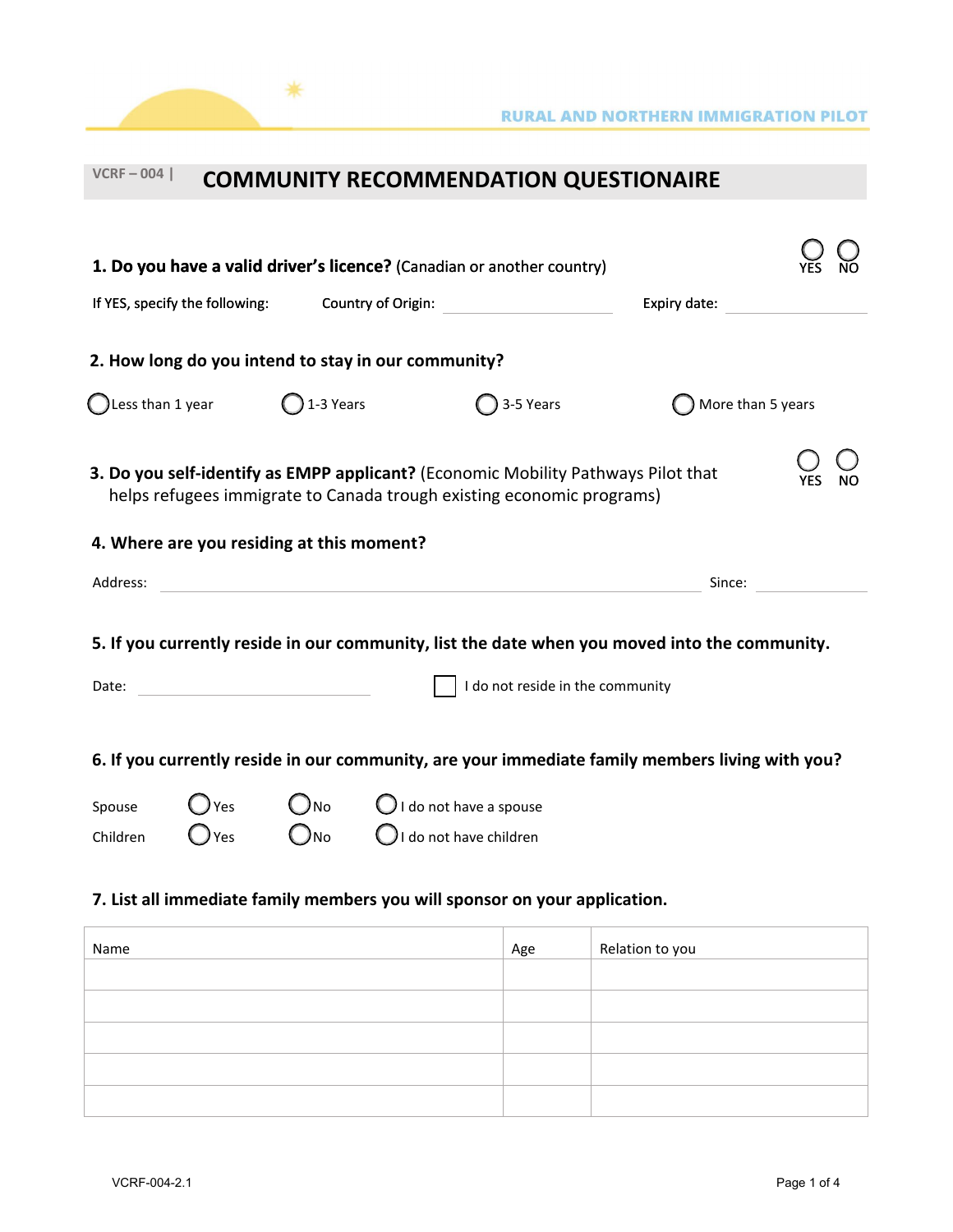

## **8. If you do not currently reside in our community, have you visited the Community within the last 5 years?**

If YES, specify the following:

| Date From: | Date To: | Reason for your visit (job interview, family visit, vacation) |
|------------|----------|---------------------------------------------------------------|
|            |          |                                                               |
|            |          |                                                               |

**9. Do you have an extended family member** (father, mother, and their children, aunts, uncles, grandparents, and cousins) **who is a Permanent Resident, Citizen of Canada or Temporary Resident** (student, temporary worker, and visitor) **that is living within the boundaries of the Community or in Canada?** (as defined by the Ministerial Instructions)

If YES, specify the following:

| Name | Address | Relation to you |
|------|---------|-----------------|
|      |         |                 |
|      |         |                 |
|      |         |                 |

### **10. Are you currently enrolled, or have you recently completed studies at a designated learning institute in the Community?**

If YES, specify the following:

| Date From: | Date To: | Institution and program of study |
|------------|----------|----------------------------------|
|            |          |                                  |
|            |          |                                  |

#### **11. List all the occupations you have had in the past 3 years.**

(If more space is needed write the occupations under point 14 "additional notes")

| Occupation | From | To | NOC Code |
|------------|------|----|----------|
|            |      |    |          |
|            |      |    |          |
|            |      |    |          |
|            |      |    |          |

YES NO

YES NO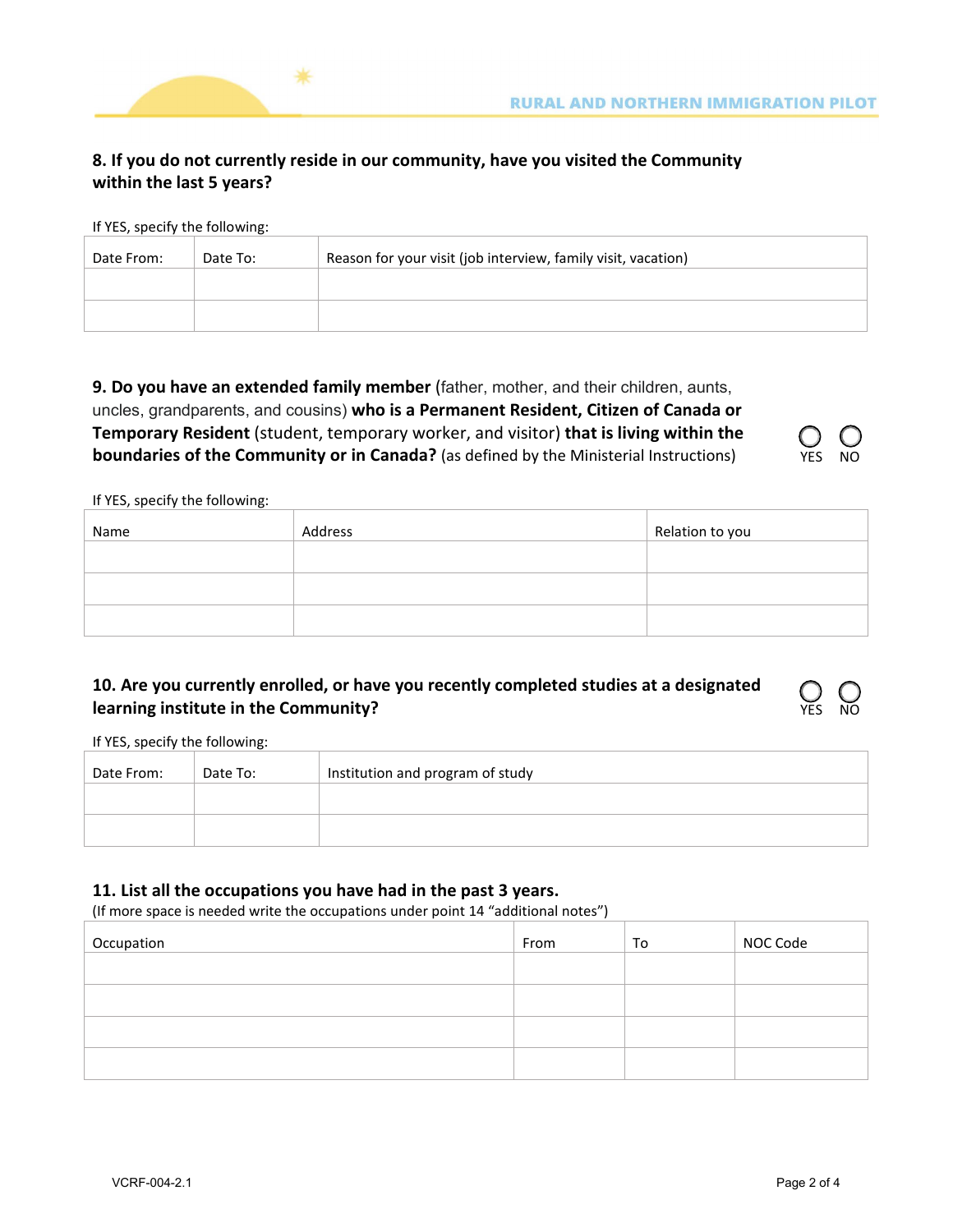

 $\overline{O}$ 

### **12. Do you have a spouse or common-law partner with work experience in the selected industries:**

∗

|                                                             | YES<br><b>INU</b>                                            |
|-------------------------------------------------------------|--------------------------------------------------------------|
| $\Box$ NAIC 11 (Agriculture, forestry, fishing and hunting) | $\Box$ NAIC 53 (Real estate and rental and leasing)          |
| NAIC 21 (Mining, quarrying, and oil and gas                 | NAIC 54 (Professional, scientific and technical services)    |
| extraction)                                                 | NAIC 55 (Management of companies and enterprises)            |
| $\Box$ NAIC 22 (Utilities)                                  | $\Box$ NAIC 56 (Administrative and support, waste management |
| $\Box$ NAIC 23 (Construction)                               | and remediation services)                                    |
| $\Box$ NAIC 31-33 (Manufacturing)                           | NAIC 61 (Educational services)                               |
| $\Box$ NAIC 41 (Wholesale Trade)                            | NAIC 62 (Health care and social assistance)                  |
| $\Box$ NAIC 44-45 (Retail trade)                            | NAIC 71 (Arts, entertainment and recreation)                 |
| $\Box$ NAIC 48-49 (Transportation and warehousing)          | NAIC 72 (Accommodation and food services)                    |
| $\Box$ NAIC 51 (Information and cultural industries)        | NAIC 81 (Other services (except public administration))      |
| $\Box$ NAIC 52 (Finance and insurance)                      | NAIC 91 (Public administration)                              |

**If YES, specify the following** (if more space is needed, list the information in pint 14 "additional information"):

| <b>Employer Name:</b> | <b>Start Date:</b> |
|-----------------------|--------------------|
| Employer Address:     | End Date:          |
| Job Title:            | NOC Code:          |

Main Duties:

### **13. Why do you want to move to our community?**